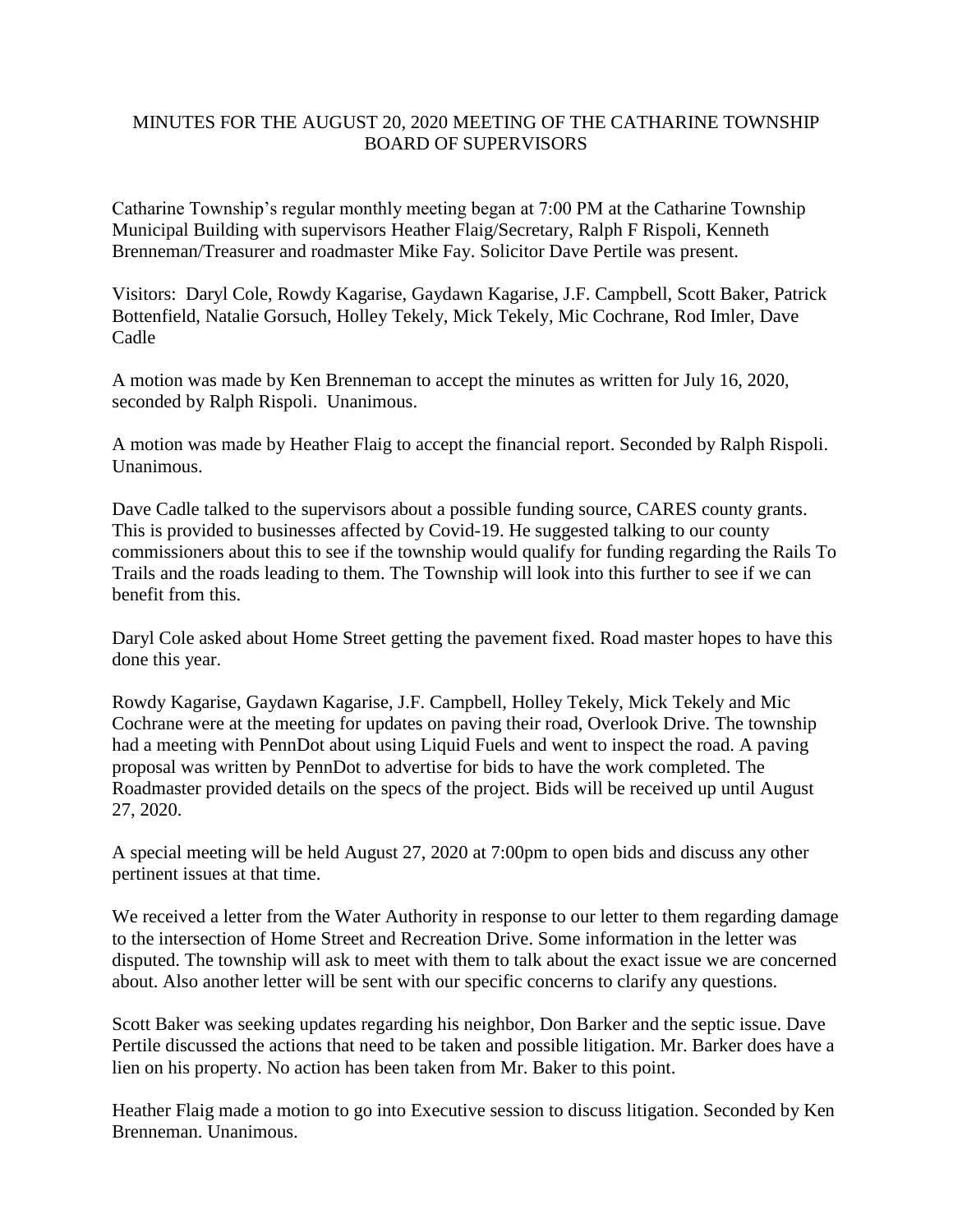Heather Flaig made a motion to go back into regular session. Seconded by Ken Brenneman. Unanimous.

Ken Brenneman made a motion to proceed with appropriate legal litigations against Donald Barker. Seconded by Ralph Rispoli. Unanimous.

An Executive Session was held on July 29, 2020 at 7:00pm and August 3, 2020 at 7:00pm regarding personnel issues.

Eleanor Harclerode presented a letter of retirement as of August 3, 2020. Heather Flaig made a motion to accept the letter. Seconded by Ralph Rispoli. Unanimous.

Heather Flaig made a motion to update all accounts by removing Eleanor Harclerode's name and replacing with the secretary, Heather Flaig and treasurer, Kenneth Brenneman. Seconded by Ken Brenneman. Unanimous.

Heather Flaig suggested updating the Township's current Building Permit costs, forms, and requirements to stay current with surrounding areas and standard Commonwealth Codes. The Township will consult with our inspection service, CCIS.

PLGIT permission forms were signed by the supervisors to update who has authorization for those accounts.

Heather Flaig discussed the current issues with the Township's printer. It is not functioning as it should and has needed serviced several times recently. The supervisors requested to check into other places to see if we could get a better price.

Rod Imler expressed his concerns over agricultural utilization of Biosolids on farm land.

## **Supervisors Report**

1. Ken Brenneman- update on possible dog attack on a woman on a bike. Owner of the dog has agreed to pay any cost inquired to the injured. No action needed from Township.

## **Roadmaster Report**

- 1. Flagger Training was completed for the Roadmaster and the road workers.
- 2. 2008 Ford Red truck is out for repairs. An estimate was provided for necessary work. Ken Brenneman made a motion to accept estimate and go ahead with necessary repairs. Seconded by Heather Flaig. Unanimous.
- 3. International Truck is in need of repairs. Roadmaster will get estimate to have repairs made.
- 4. The Loader needs repairs and needs to be hauled. Roadmaster will get prices.
- 5. Roadmaster suggested having an American Flag installed in the front of the building and a more visible sign for people to see when looking for the Township Building.
- 6. Roadmaster presented information on a new truck. Finances will need to be looked at to see if this would be possible.